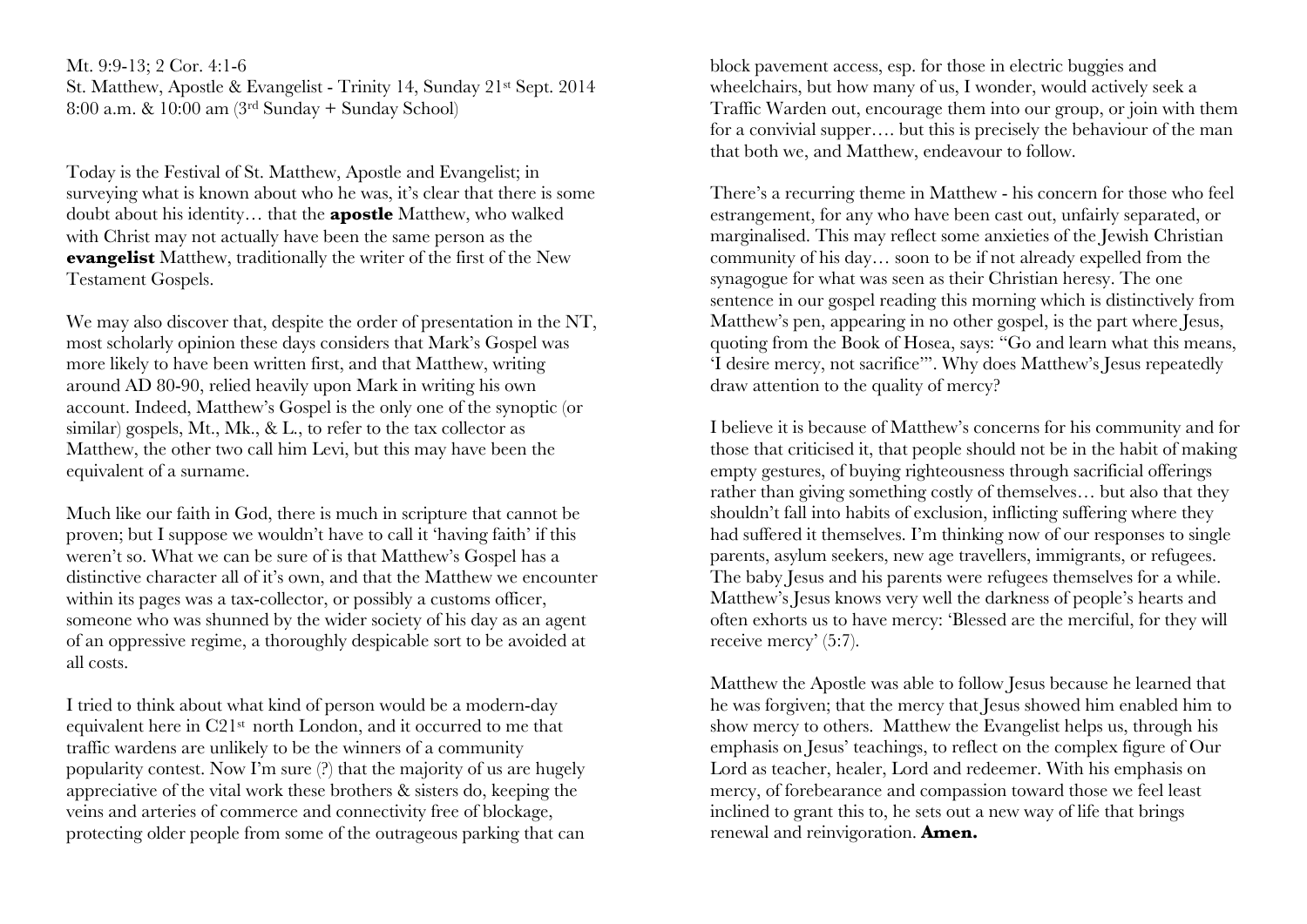### **Proverbs 3.13-18 The True Wealth**

<sup>13</sup> Happy are those who find wisdom, and those who get understanding,14 for her income is better than silver, and her revenue better than gold.15 She is more precious than jewels, and nothing you desire can compare with her. 16 Long life is in her right hand; in her left hand are riches and honour.<sup>17</sup> Her ways are ways of pleasantness, and all her paths are peace. 18 She is a tree of life to those who lay hold of her; those who hold her fast are called happy.

Thank you, Simon, for reading us that little piece from the Book of Proverbs. It's a piece all about 'wisdom', often referred to as a woman in ancient culture – and no doubt there are those who may still consider this highly appropriate (!). If anyone is wise enough to seek out wisdom, they will reap a reward so much richer than silver, gold or jewels, or anything else you could possibly wish for. If you learn to be wise you are more likely to lead a longer life, be wealthier in all sorts of ways, to encounter happiness and peace.

Here's a story from Sierra Leone that tells of someone who was not wise. It's called 'The Foolish Man and the Well':

In a village near Dodo there is a very big well. One night, when the moon was full and shining brightly, a foolish man went for a walk. He arrived at the well and looked down into it. At that particular moment the water at the bottom of the well was like a mirror. So the man saw the moon in the water. 'Oh dear, the moon has fallen down the well,' thought the foolish man. He decided he would have to pull it out. He ran home quickly and fetched a big hook. He untied the water bucket from the rope and replaced it with the hook. Then he slowly let the rope and hook down into the well. The hook hit the water with a splash. The man tried to turn the handle but it would not move. He tried and tried but the rope would not budge. 'The moon is very heavy,' he thought. But it was not the moon. The hook had caught under a very

big stone. Eventually, after an hour had passed, and the man's stamina was almost at an end, the handle suddenly turned and the man, surprised, fell backwards on the ground. He looked up into the sky. There was the moon. 'Good,' said the foolish man. 'I have put the moon back in the sky.'

Q: Ask the children why this man was foolish?

A: Identify that he put a lot of time and effort into trying to save the moon from the well – and then thought that he had done it!

Tell the children that it reminds us of a story in the Bible from Matthew's gospel where Jesus tells of another foolish man. It seems that this man was doing a sensible thing – building a house, no doubt for his wife and family. To build a house requires hard work and commitment. Houses are not built in a day. So why does Jesus say this man was foolish? *Read the story from Matthew 7.24–27.*

# **Matthew 7.24–27 - Hearers and Doers**

24 'Everyone then who hears these words of mine and acts on them will be like a wise man who built his house on rock. <sup>25</sup>The rain fell, the floods came, and the winds blew and beat on that house, but it did not fall, because it had been founded on rock. 26And everyone who hears these words of mine and does not act on them will be like a foolish man who built his house on sand. <sup>27</sup>The rain fell, and the floods came, and the winds blew and beat against that house, and it fell—and great was its fall!'

The foolish man in the story was taking short cuts. Explain that this story is a parable; that is, a story with a special meaning. Jesus is comparing himself to a solid rock. He is telling his followers that if they listen carefully to what he says, if they have faith in God and in the Bible, it will give them good and strong foundations for the whole of their lives. God wants us to know and to learn about how we can build our lives to make them good, wise and strong. **Amen.**